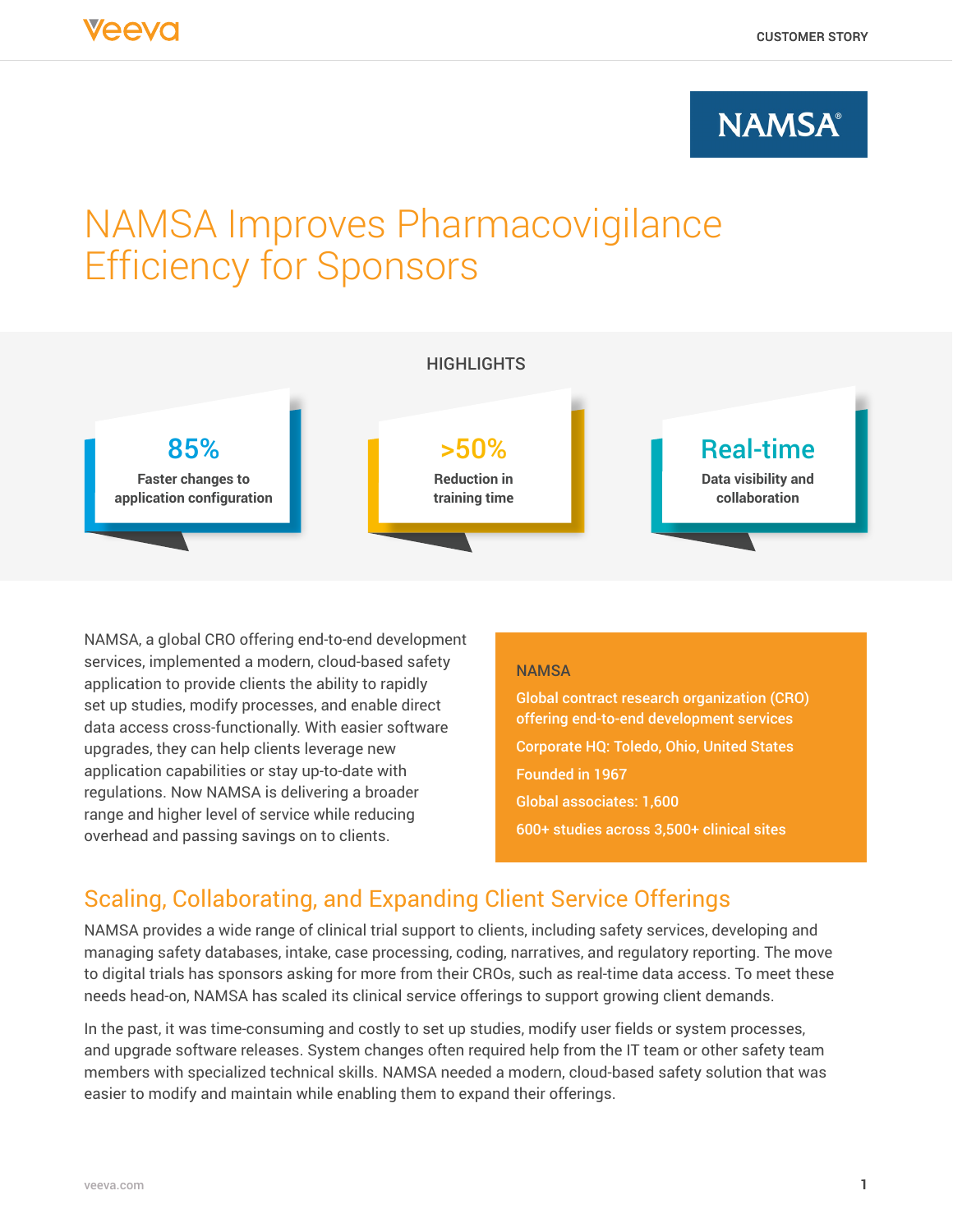## Implementing a Modern Safety Solution

Implementing [Veeva Vault Safety](https://www.veeva.com/products/vault-safety/) allowed NAMSA to reduce IT overhead and provide customers of all sizes with a higher level and broader range of safety services. Sponsors now have direct access to their safety data, enabling real-time visibility and seamless collaboration with NAMSA on case intake, processing, and submissions.



*Veeva Vault Safety provides a great way for small companies to maintain compliance and study oversight easily. And as they grow from pre-clinical to commercial, the application will automatically scale to meet business and regulatory requirements.*

— Jennifer Kratz, Senior Product Development Strategist for Pharmacovigilance, NAMSA

#### Improving Alignment with Clients for a Higher Level of Service

Now, NAMSA can set up new studies or modify user fields and safety processes to align with client workflows in less than one day. Using Vault Safety's built-in reporting and dashboards, the CRO also shortened turnaround times for client reporting requests and gained greater operational visibility. Sponsors and NAMSA can better manage workloads, track case status, and monitor client-oriented service metrics. "Database customization used to take a week to complete," said Jennifer Kratz, senior product development strategist for pharmacovigilance at NAMSA. "Now, our customers see the effectiveness and efficiency of the system. And, we're providing a better user experience because we're aligning with their processes."

#### Boosting Productivity and Speeding Training with a User-Friendly Interface

NAMSA reports that its end-users and system administrators are now happier, take less time to train, and are more productive with an easy-to-use solution. Vault Safety's modern user interface also allows the CRO to rapidly customize user fields and processes to align with client workflows.

Vault Safety enabled NAMSA to cut the training time for novice case processors by approximately 50% and administrators by about 80% compared to the previous system. "An intuitive solution reduces errors and improves productivity," explained Kratz. "Vault Safety is easy to use, so we can train and complete tasks faster, saving time for our clients."

#### Lowering IT Overhead with a Simplified Pharmacovigilance Solution

A scalable, cloud-based solution with built-in submission gateways, dashboards, and reports, Vault Safety also reduced the number of software applications and integrations needed to support pharmacovigilance at NAMSA.

NAMSA easily built data analytics to oversee operations, regulatory compliance, and vigilance, as well as to provide vendor oversight for sponsors. In addition, eliminating the need for a separate gateway application enabled seamless electronic submissions to regulatory authorities. "We can now support regulatory submissions for our clients much more cost-effectively with Vault Safety," said Kratz.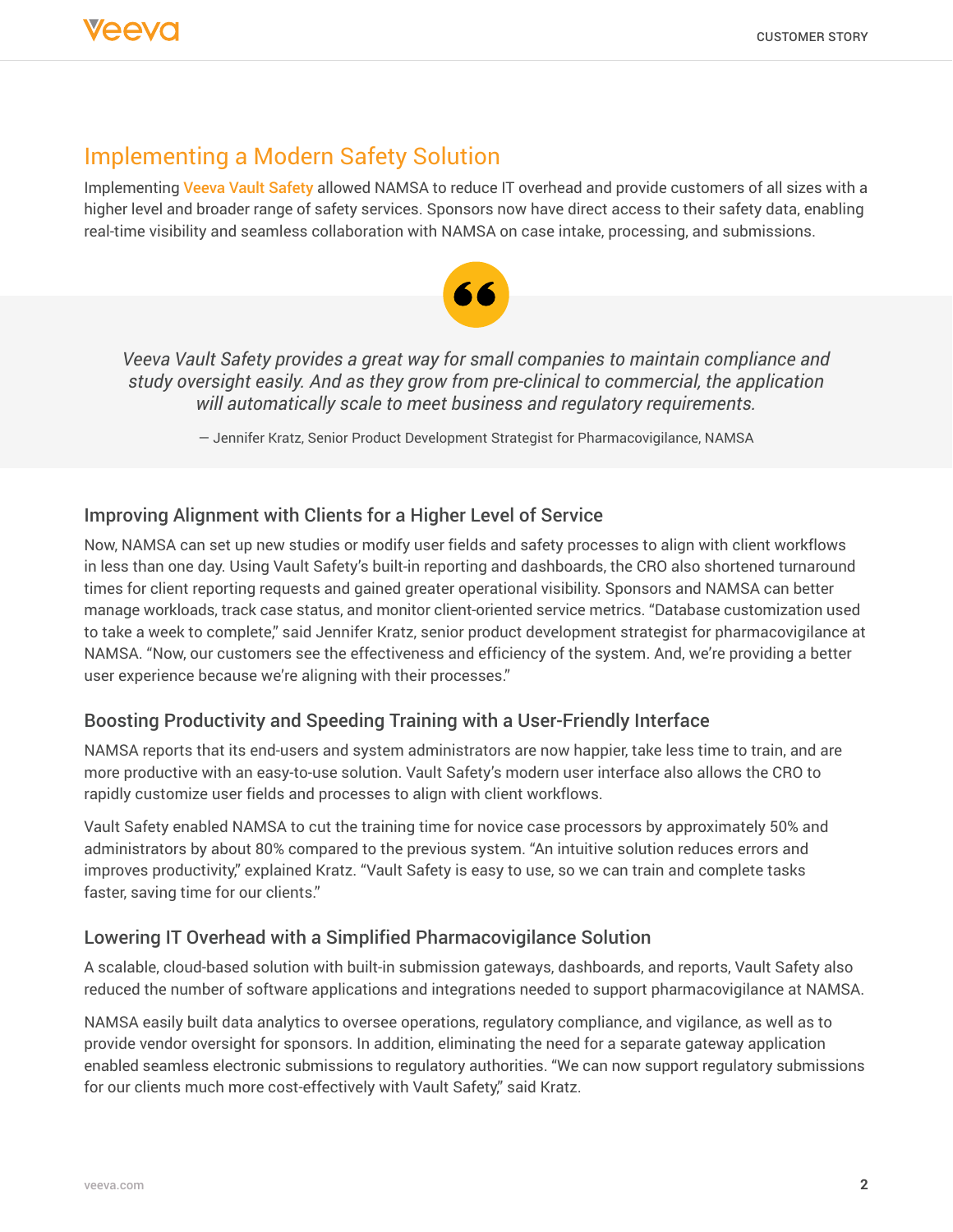

*With Veeva Vault Safety, we no longer need to invest in multiple software applications and integrations to run reports or submit data to regulatory authorities.*

— Jennifer Kratz, Senior Product Development Strategist for Pharmacovigilance, NAMSA

#### Simplifying Upgrade Releases for New Capabilities

Vault Safety's automatic updates three times a year enable NAMSA to deliver new capabilities or support new regulatory requirements, such as new data formats or additional data fields. Instead of spending time and resources to manage and maintain systems, NAMSA can focus on providing better services for clients.

"The upgrade process has been such a welcome relief," said Kratz. "Each release has automatically enabled and optional features, allowing new capabilities to be delivered when it is most convenient."

### Supporting Flexible Outsourcing Models

Sponsors can own Vault Safety and have NAMSA set up, maintain, and perform assigned safety tasks. Alternatively, NAMSA can own Vault Safety and manage a range of pharmacovigilance activities from intake to submissions while providing sponsors with direct application access for real-time data visibility. With granular security permissions, internal and external users can view specific data or perform individual tasks.

"Veeva Vault Safety allows us to be very flexible," said Kratz. "We can control who can access the application and how it is used to easily support a broad range of services."